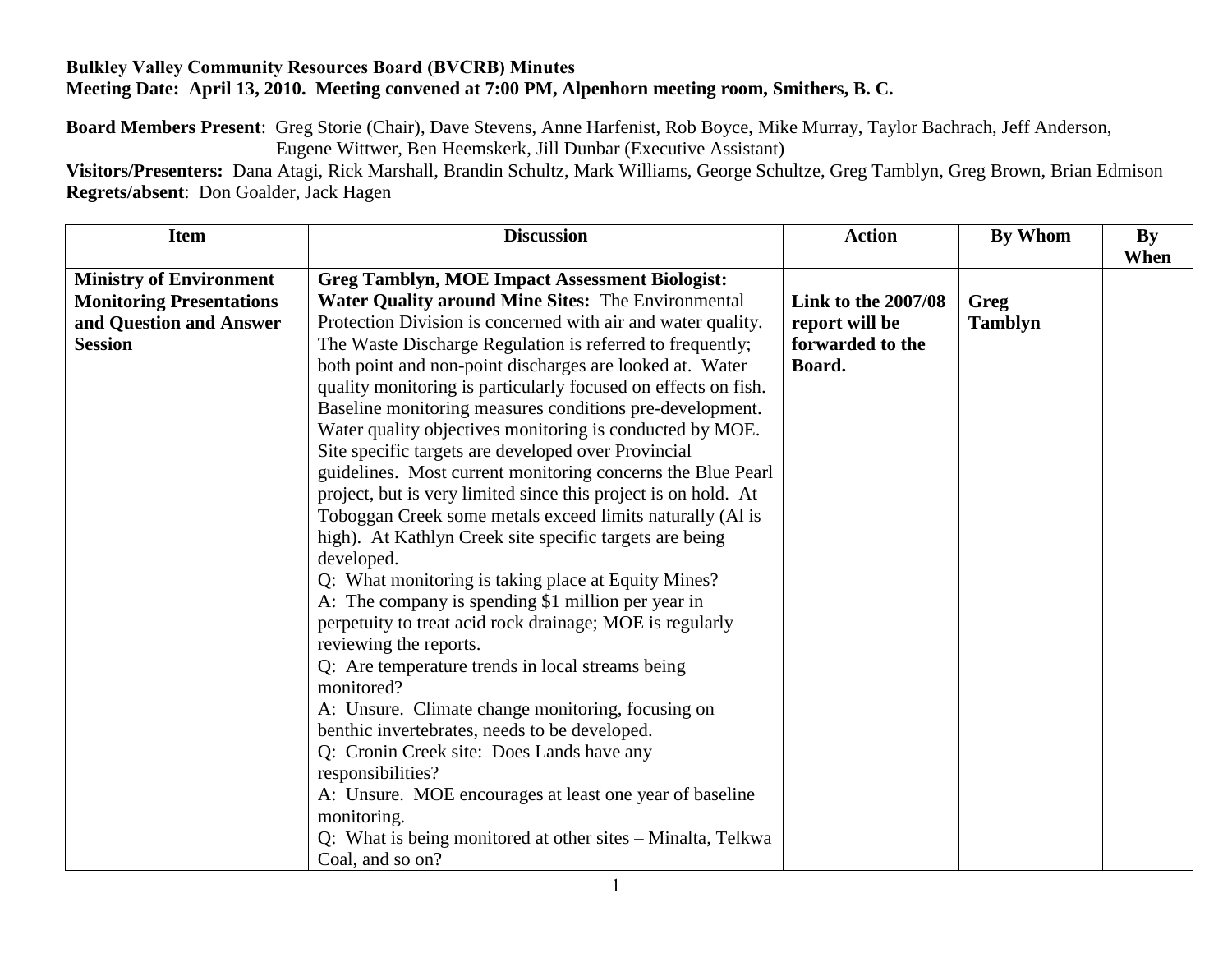| <b>Item</b> | <b>Discussion</b>                                                  | <b>Action</b> | <b>By Whom</b> | <b>By</b><br>When |
|-------------|--------------------------------------------------------------------|---------------|----------------|-------------------|
|             | A: No action currently at these sites.                             |               |                |                   |
|             | Q: What is the relationship between benthic invertebrate           |               |                |                   |
|             | populations and water quality?                                     |               |                |                   |
|             | A: The population needs to fall within a certain expected          |               |                |                   |
|             | range to be considered to be healthy.                              |               |                |                   |
|             | <b>Rick Marshall, Wildlife Biologist:</b>                          |               |                |                   |
|             | Moose, deer and elk populations:                                   |               |                |                   |
|             | The Skeena management area is very large and has diverse           |               |                |                   |
|             | wildlife populations. Moose: The Bulkley Valley Lakes              |               |                |                   |
|             | District is the highest priority area for moose management.        |               |                |                   |
|             | Stratified random block (SRB) surveys are used for                 |               |                |                   |
|             | monitoring, but are expensive and time consuming. The last         |               |                |                   |
|             | one was carried out in 2004. There have been about 20 of           |               |                |                   |
|             | these surveys over the years at a cost of around \$50,000.00       |               |                |                   |
|             | each. The last survey showed that the population looks             |               |                |                   |
|             | healthy. There may have been some decline in 2006/07 after         |               |                |                   |
|             | heavy snows but the amount of the decline is unknown. The          |               |                |                   |
|             | long term outlook is good; however, climate change, tics,          |               |                |                   |
|             | willow borers, and human impacts may all have an effect.           |               |                |                   |
|             | Q: Can anything be done to affect the number of twins that         |               |                |                   |
|             | are born?                                                          |               |                |                   |
|             | A: Habitat enhancement may be an option, however this is           |               |                |                   |
|             | very expensive.                                                    |               |                |                   |
|             | Q: How much highway mortality is there?                            |               |                |                   |
|             | A: There isn't a lot of data $-$ just reports from the public. It  |               |                |                   |
|             | is suspected that it is higher in winters with more snow.          |               |                |                   |
|             | <b>Deer:</b> Populations mainly consist of mule deer, but white    |               |                |                   |
|             | tail are starting to come onto the area. No formal deer            |               |                |                   |
|             | surveys have been done so there is no good inventory               |               |                |                   |
|             | information other than hunter survey information. A winter         |               |                |                   |
|             | severity index is being developed.                                 |               |                |                   |
|             | <b>Elk:</b> There is a small population near Quick and a few other |               |                |                   |
|             | isolated spots. This population seems to be stable but may         |               |                |                   |
|             | increase. This is a low priority for monitoring at present.        |               |                |                   |
|             | They do not compete with moose but may impact agriculture          |               |                |                   |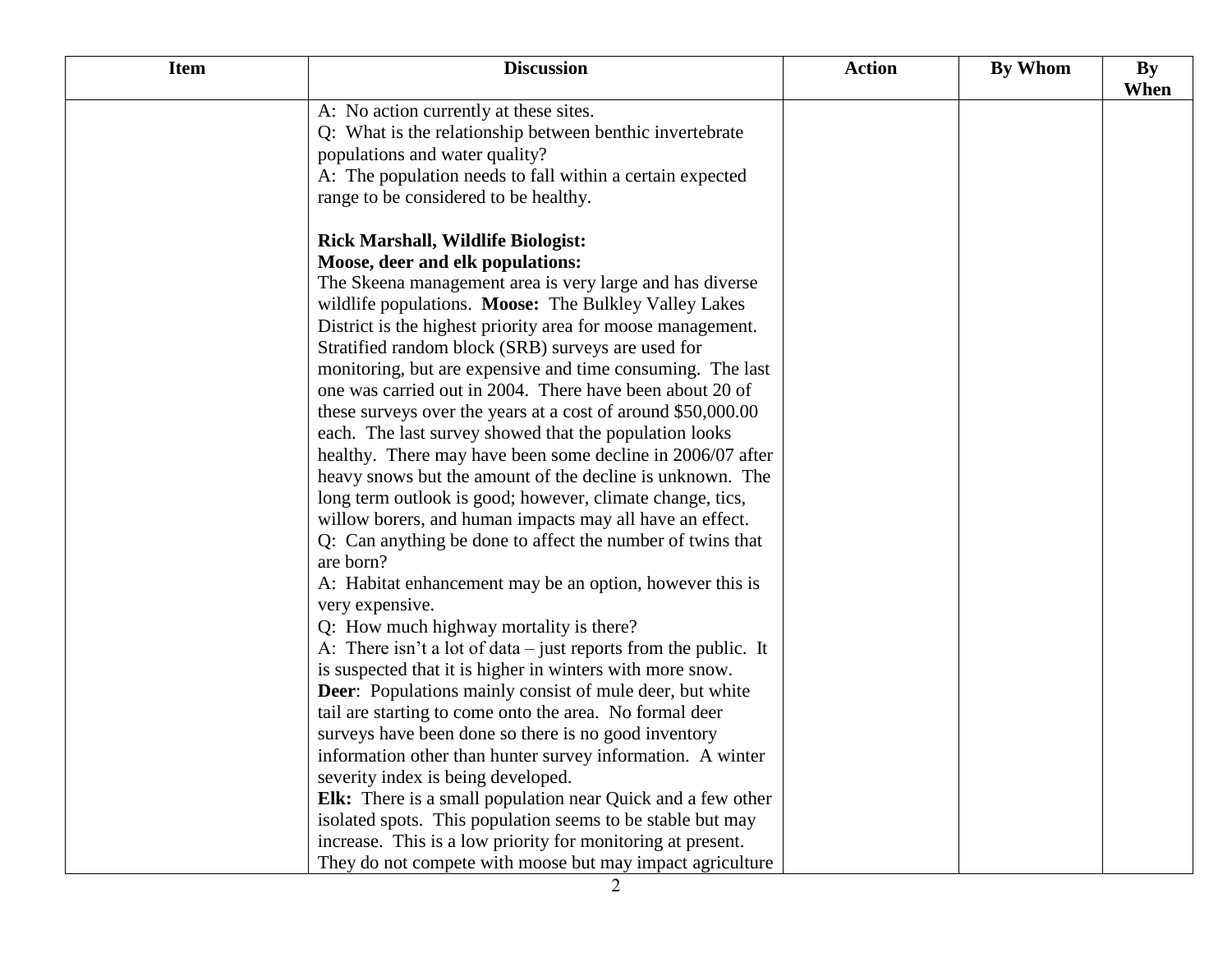| <b>Item</b> | <b>Discussion</b>                                            | <b>Action</b> | By Whom | By   |
|-------------|--------------------------------------------------------------|---------------|---------|------|
|             |                                                              |               |         | When |
|             | at some point.                                               |               |         |      |
|             | Q: As stewards of the LRMP, what should the BVCRB            |               |         |      |
|             | consider with regard to wildlife management when             |               |         |      |
|             | reviewing development applications?                          |               |         |      |
|             | A: Good habitat needs to be maintained so development        |               |         |      |
|             | needs to be considered carefully.                            |               |         |      |
|             | <b>Mark Williams, Wildlife Biologist:</b>                    |               |         |      |
|             | <b>Grizzly bear populations:</b>                             |               |         |      |
|             | The consensus management direction for 4 planning units      |               |         |      |
|             | was reviewed. Nilkitkwa: General impression from MOE is      |               |         |      |
|             | that objectives are being met. Babine River: Objectives are  |               |         |      |
|             | being met. Telkwa River: Main area of interest is road       |               |         |      |
|             | deactivation/access management. Currently relying on MOF     |               |         |      |
|             | to manage the corridor. Copper River: One road was under     |               |         |      |
|             | construction, then stopped. The watershed is mostly          |               |         |      |
|             | pristine, with potential for development.                    |               |         |      |
|             | General studies: There is no inventory for grizzlies. In the |               |         |      |
|             | Babine, there have been many changes. Baselines have been    |               |         |      |
|             | established. A snaring program was started however,          |               |         |      |
|             | funding was cut. "Problem bears" are being shot and that is  |               |         |      |
|             | a concern. Bear harvest by limited entry is carefully        |               |         |      |
|             | controlled. Most information suggests that bear populations  |               |         |      |
|             | are stable or increasing, in the northern part of the Skeena |               |         |      |
|             | region.                                                      |               |         |      |
|             | Q: Road density in the Babine was identified as a problem    |               |         |      |
|             | by the Babine Watershed Monitoring Trust – is the MOE        |               |         |      |
|             | concerned?                                                   |               |         |      |
|             | A: Increasing road densities will create mortality. Habitat  |               |         |      |
|             | fragmentation also prevents bears from moving. The Babine    |               |         |      |
|             | River is the main spot of concern. Objectives are mainly     |               |         |      |
|             | being met and populations are relatively healthy.            |               |         |      |
|             | <b>George Schultze, Wildlife Officer:</b>                    |               |         |      |
|             | Caribou update:                                              |               |         |      |
|             | George last made a presentation to the BVCRB 2 years ago.    |               |         |      |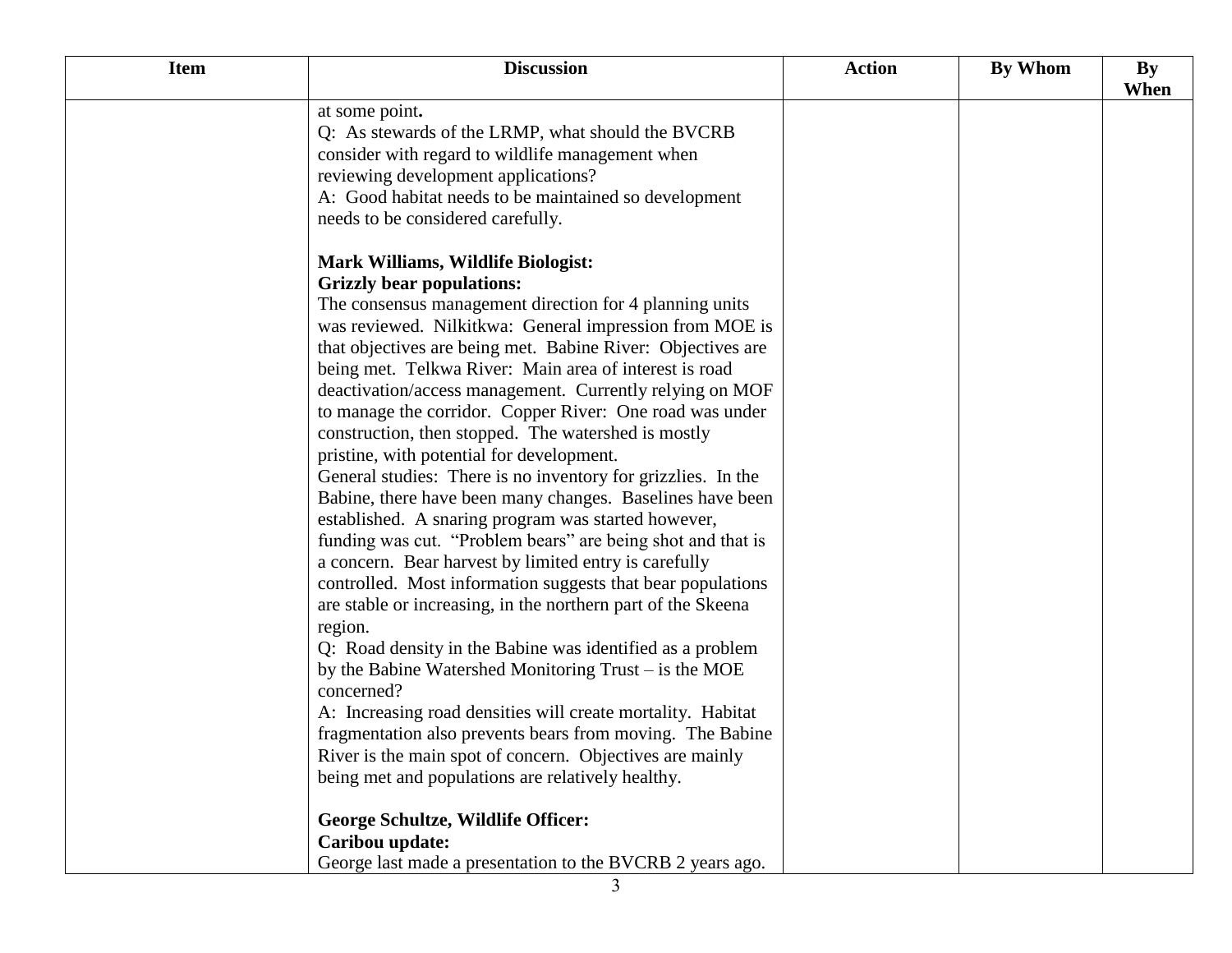| <b>Item</b> | <b>Discussion</b>                                             | <b>Action</b> | By Whom | By<br>When |
|-------------|---------------------------------------------------------------|---------------|---------|------------|
|             | There is no funding for the Telkwa Recovery Project animal    |               |         |            |
|             | collar sampling. Helicopter surveys were done in              |               |         |            |
|             | November, 2008; March, 2009; and March, 2010. A vehicle       |               |         |            |
|             | survey was done in February, 2010. The population may be      |               |         |            |
|             | in decline or at least fluctuating. Public reporting of       |               |         |            |
|             | sightings is useful. Establishment of the Telkwa Caribou      |               |         |            |
|             | Wildlife Habitat Area is being worked on in order to support  |               |         |            |
|             | caribou recovery.                                             |               |         |            |
|             | Q: Must funding come from sources other than government,      |               |         |            |
|             | particularly to protect investments already made?             |               |         |            |
|             | A: MOE keeps hoping for funding and reestablishment of        |               |         |            |
|             | the project. Letters of support from BVCRB and other          |               |         |            |
|             | groups would be helpful.                                      |               |         |            |
|             | Q: What should the BVCRB consider when reviewing              |               |         |            |
|             | referrals?                                                    |               |         |            |
|             | A: Where there is greater human use the caribou seem to       |               |         |            |
|             | disappear. Recreational development and access                |               |         |            |
|             | development may have big impacts.                             |               |         |            |
|             | Q: What activities have impact?                               |               |         |            |
|             | A: Timing is important, e.g. during calving season.           |               |         |            |
|             | Goats: Goats are habitat sensitive. Escape terrain needs to   |               |         |            |
|             | be protected from disturbance. Lack of inventory is a         |               |         |            |
|             | concern.                                                      |               |         |            |
|             | <b>Brandin Schultz, Skeena Region Planner:</b>                |               |         |            |
|             | Protected areas have expanded in the last 15 years. 100 new   |               |         |            |
|             | areas have been added. The process for getting new parks      |               |         |            |
|             | and conservancy areas approved is difficult. It is an         |               |         |            |
|             | accomplishment that MOE has 6 of these in for approval        |               |         |            |
|             | now. MOE has worked with First Nations on these areas.        |               |         |            |
|             | The Babine River Corridor Park plan hasn't yet been           |               |         |            |
|             | completed. Lots of consultation and information gathering     |               |         |            |
|             | during the process was valuable, however. Land                |               |         |            |
|             | acquisitions near Smithers are being worked on, e.g. the Call |               |         |            |
|             | Lake site is now an Ecological Reserve, 15 hectares adjacent  |               |         |            |
|             | to Tyee Lake Park have been acquired, and there is a          |               |         |            |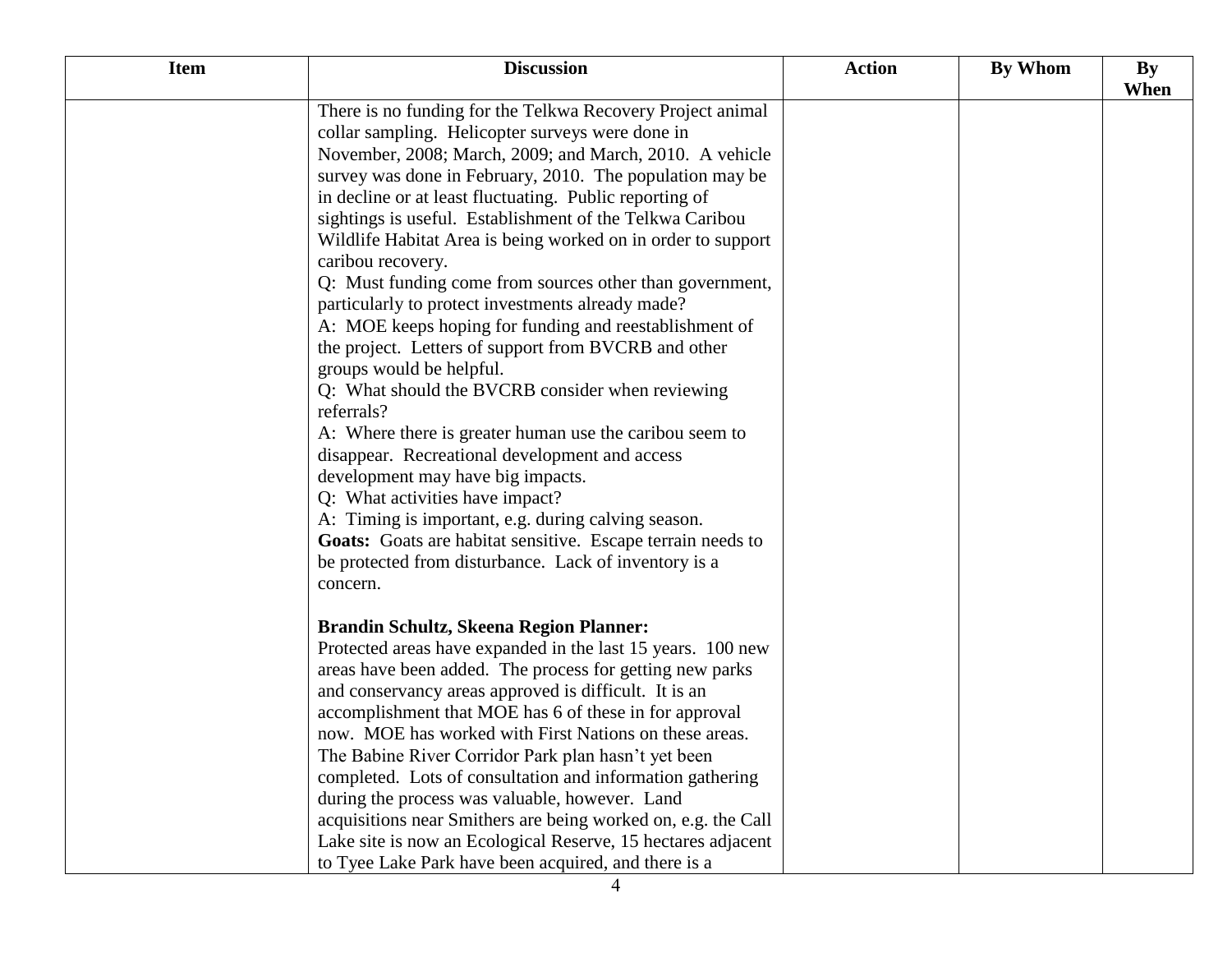| <b>Item</b>                                              | <b>Discussion</b>                                                                                                                                                                                                                                                                                                                                                                                                                                                                                                                                                                                                                                                                                                                                                                                                                                                                                                                                                                                                                                                                                                                        | <b>Action</b>                                                                               | <b>By Whom</b>                 | <b>By</b><br>When      |
|----------------------------------------------------------|------------------------------------------------------------------------------------------------------------------------------------------------------------------------------------------------------------------------------------------------------------------------------------------------------------------------------------------------------------------------------------------------------------------------------------------------------------------------------------------------------------------------------------------------------------------------------------------------------------------------------------------------------------------------------------------------------------------------------------------------------------------------------------------------------------------------------------------------------------------------------------------------------------------------------------------------------------------------------------------------------------------------------------------------------------------------------------------------------------------------------------------|---------------------------------------------------------------------------------------------|--------------------------------|------------------------|
|                                                          | potential deal at Trout Creek. There has been funding<br>support from the Habitat Conservation Trust.<br>Q: What should the BVCRB consider when reviewing<br>referrals for development applications?<br>A: Existing plans won't be revisited for quite some time.<br>Recreational issues are important - e.g. ATV's at Call Lake.                                                                                                                                                                                                                                                                                                                                                                                                                                                                                                                                                                                                                                                                                                                                                                                                        |                                                                                             |                                |                        |
| <b>Agenda review</b>                                     | Agenda for balance of this meeting was reviewed.                                                                                                                                                                                                                                                                                                                                                                                                                                                                                                                                                                                                                                                                                                                                                                                                                                                                                                                                                                                                                                                                                         | Accept agenda.                                                                              | <b>Board</b><br><b>Members</b> | <b>This</b><br>meeting |
| <b>Review of minutes of March</b><br>9,2010              | Minutes discussed.                                                                                                                                                                                                                                                                                                                                                                                                                                                                                                                                                                                                                                                                                                                                                                                                                                                                                                                                                                                                                                                                                                                       | <b>Minutes accepted</b><br>as presented.                                                    | <b>Board</b><br><b>Members</b> | <b>This</b><br>meeting |
| <b>Subcommittee</b><br>Reports/Issues/<br>Correspondence | 1. Recreation<br><b>RAMP update: Anne:</b> No action other than looking for<br>funding.<br>2. Mining and Energy Development<br><b>Rob:</b> No new business<br>3. Forestry, Range and Agriculture<br>No new business<br><b>4. LWBC Referrals and Land Tenures</b><br>Petursson referral: Discussion: There has been an objection<br>circulated. Does the BVCRB want to support it? Ben: The<br>objection has already been submitted. Dave: Does MOF<br>need to approve the License to Cut? Yes, but the MOF<br>District Manager cannot revisit information used by ILMB<br>to make the decision. Dave: There are other means to voice<br>objections as well – e.g. roadblocks, lawsuits, and call for<br>judicial review. Taylor: The BVCRB is concerned with<br>how the LRMP deals with Core Ecosystems. As stewards of<br>the LRMP the Board must help to interpret the LRMP.<br>Anne: A letter to Doug Donaldson, MLA, is needed. Greg:<br>Our interpretation is that no permanent roads are allowed in<br>Core Ecosystems. Ben: As an aside, some mountain biking<br>trails are being constructed that are similar to roads in design | Prepare a response<br>to the Petursson<br>application decision<br>for the Interior<br>News. | <b>Ben</b>                     |                        |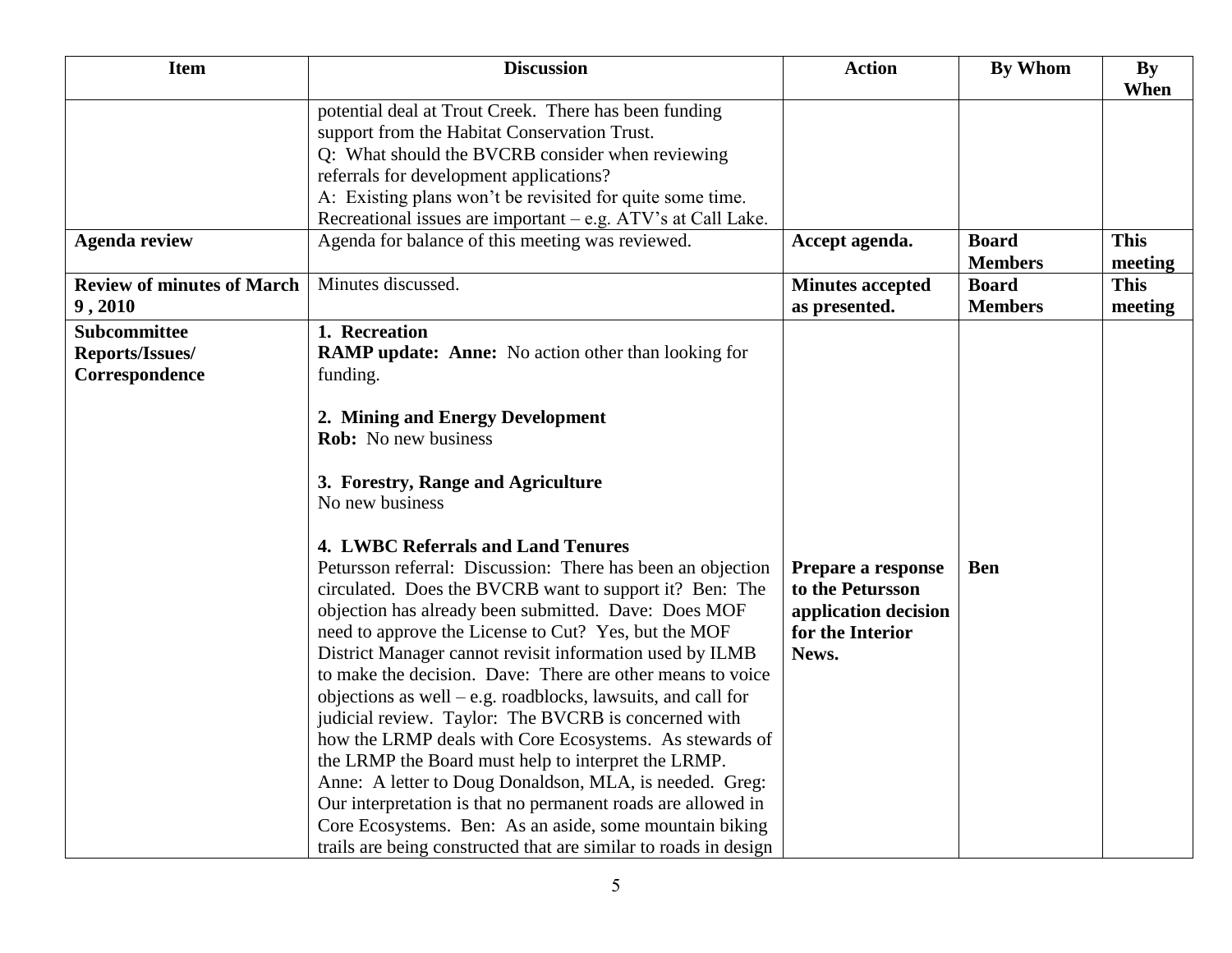| <b>Item</b>           | <b>Discussion</b>                                                                                                                                                                                                                                                   | <b>Action</b>                                                         | <b>By Whom</b> | <b>By</b><br>When |
|-----------------------|---------------------------------------------------------------------------------------------------------------------------------------------------------------------------------------------------------------------------------------------------------------------|-----------------------------------------------------------------------|----------------|-------------------|
|                       | - are they allowed in Core ecosystems? Greg - The Board<br>needs to be guided by the wording in the LRMP, i.e. no<br>permanent roads in Core Ecosystems.<br>5. Water and Fish:                                                                                      |                                                                       |                |                   |
|                       | See presentations by MOE reps above.<br>6. Monitoring and Land Use Plans                                                                                                                                                                                            |                                                                       |                |                   |
|                       | Investigation of issues arising from the Babine Watershed<br>Monitoring Trust presentation: Dave: Looked at Bull Trout<br>monitoring results (BWMT report 2008-04). The report, by<br>McElhanney, is clear.                                                         |                                                                       |                |                   |
| <b>Administration</b> | <b>LRMP Edits:</b> Letter and edits can be sent.                                                                                                                                                                                                                    | <b>Finalize letter to</b><br><b>RRMC re: LRMP</b><br>edits.           | <b>Taylor</b>  |                   |
|                       | Website: The new website should go live before letter re:<br>Petursson application is published in the Interior News.                                                                                                                                               | <b>Launch the new</b><br>website.                                     | Dave/Taylor    | April<br>21/10    |
|                       | Post Office box charges: Charges were imposed because<br>address was out of town (Adrian de Grout's).                                                                                                                                                               | <b>Change BVCRB</b><br>P.O. address to<br>Taylor's office<br>address. |                |                   |
|                       | <b>Update on incorporating the BVCRB as a society:</b> Taylor<br>spoke with Richard Overstall, who is a proponent of the trust<br>model, where members are trustees of an agreement. The<br>BVCRB could fit this model where the LRMP is the<br>agreement or trust. | <b>Circulate notes on</b><br><b>Trusts vs. Societies.</b>             | <b>Taylor</b>  |                   |